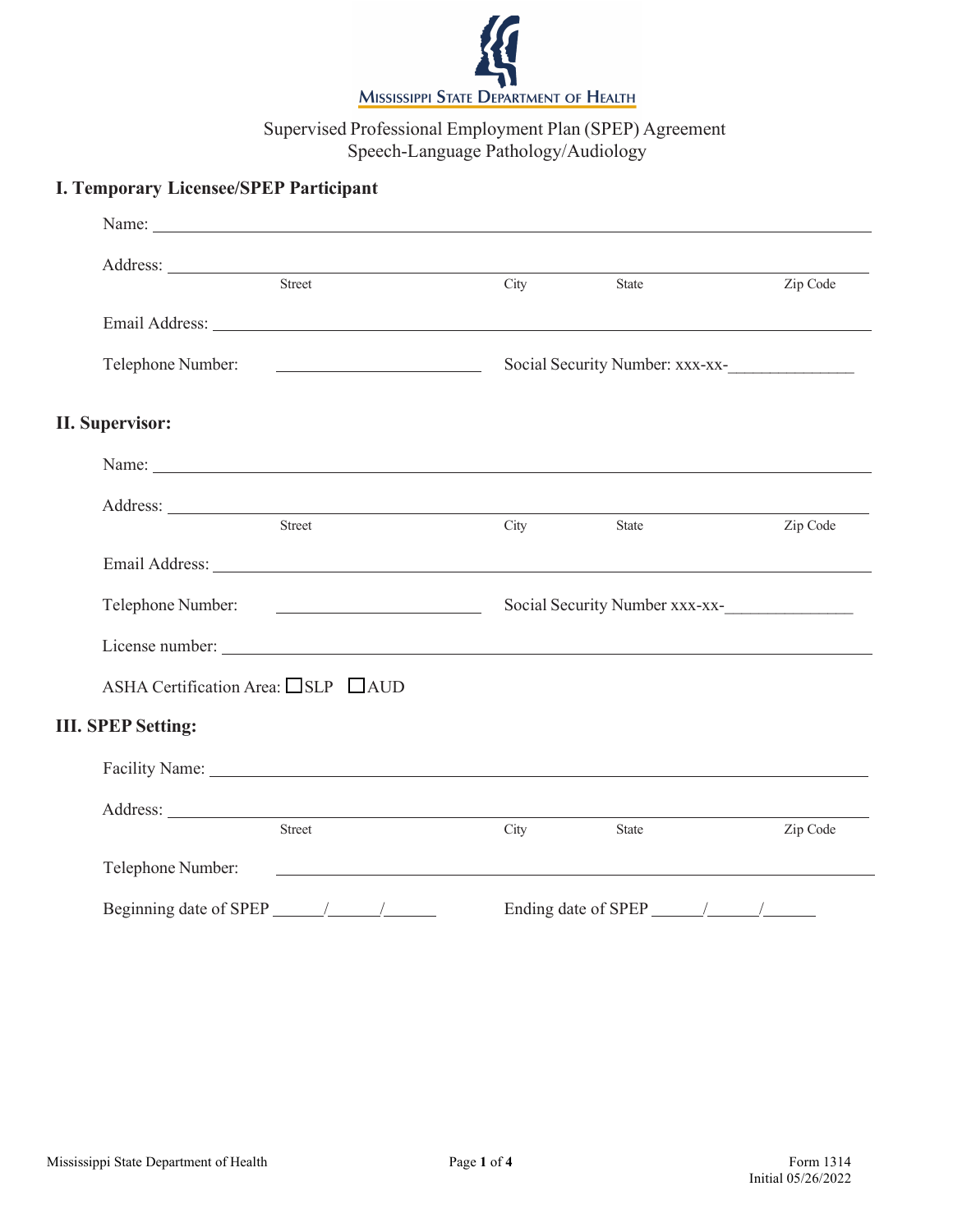### **IV.SPEP Experience:**

A. Indicate the length of the SPEP experience and number of hours per week below:

36 weeks of full-time professional employment of at least 30 hours per week. 48 weeks of full-time professional employment of at least 25 hours per week.

60 weeks of full-time professional employment of at least 20 hours per week.

72 weeks of full-time professional employment of at least 15 hours per week.

At least 80% of the SPEP week will be spent in direct client contact (assessment/diagnosis/evaluation, screening, habilitation/rehabilitation) and activities related to client management.

|--|--|

B. Professional clinical employment responsibilities: (List the approximate number of hours a week in each activity.)

| Activity                                                                                                 | Hours per week |
|----------------------------------------------------------------------------------------------------------|----------------|
| Assessment/Diagnosis/Evaluation                                                                          |                |
| Screening                                                                                                |                |
| Treatment (direct and indirect services)                                                                 |                |
| Activities related to client management<br>(report writing, family/client consultation/counseling, etc.) |                |
| In - Service Training                                                                                    |                |

#### **V.SPEP Supervision:**

- A. There will be at least 36 supervisory activities during the entire SPEP, including 18 hours of onsite observation and 18 other monitoring activities. SPEP supervision will be divided equally among three segments (1/3 length of SPEP). There will be at least six (6) hours of on-site observation and at least six (6) other monitoring activities during each segment of the SPEP. All supervisory activities must be documented and filed with the SPEP Report.
- B. Supervision

| <b>METHODS</b>                                                   | TIMES PER MONTH<br>(Estimated) | <b>LENGTH - HOURS</b><br>(Estimated) | <b>ACTIVITY</b><br>(See list under <i>Section IV (B)</i> of this form) |
|------------------------------------------------------------------|--------------------------------|--------------------------------------|------------------------------------------------------------------------|
| On-site Observations                                             |                                |                                      |                                                                        |
| Remote Observations<br>(audio, video, tape, or<br>telephone)     |                                |                                      |                                                                        |
| Conferences<br>(Telephone Correspondence)                        |                                |                                      |                                                                        |
| Review of Records<br>(A) Therapy Plans<br>(B) Diagnostic Reports |                                |                                      |                                                                        |
| <b>Staff Meetings</b>                                            |                                |                                      |                                                                        |
| Case Meetings                                                    |                                |                                      |                                                                        |
| Other                                                            |                                |                                      |                                                                        |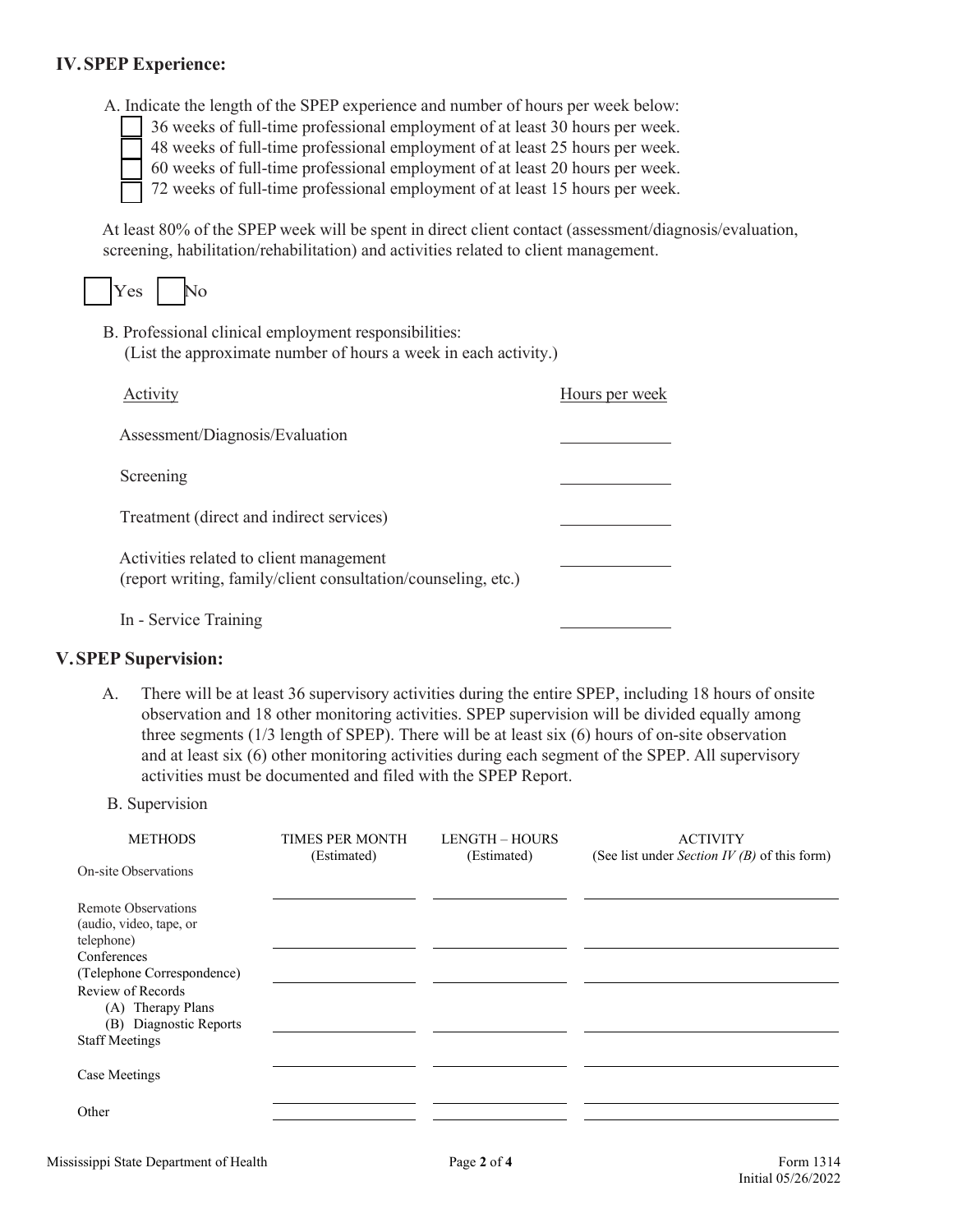#### **VI. Rules for the SPEP**

- (1) An SPEP participant must be issued a temporary license prior to beginning the SPEP.
- (2) A temporary licensee may only practice in the SPEP setting.
- (3) The SPEP setting must be designed to evaluate, habilitate, or rehabilitate individuals with speech, language and hearing difficulties.
- (4) The SPEP setting must allow the temporary licensee to complete the SPEP as planned. This is the temporary licensee's responsibility.
- (5) Direct patient contact, consultations, record keeping, or other duties relevant to a program of clinical works are the only activities to be included in an SPEP.
- (6) A temporary licensee must submit a new SPEP agreement prior to beginning the new SPEP if there is a change in the setting, supervisor, or number of hours worked per week. An SPEP report must be filed by the licensee who is terminating supervision or changing the SPEP. (see #10)
- (7) The supervisor is responsible for all treatment for a patient by the SPEP participant.
- (8) The SPEP must be completed at settings in the State of Mississippi.
- (9) The SPEP supervisor is required to report any unacceptable practices to the Branch within five (5) calendar days. A plan detailing corrective measures must accompany any such report.
- (10) The SPEP supervisor has ten (10) calendar days from the end of the SPEP in which to file the SPEP Report with the Branch for review. The Branch will take appropriate action regarding licensure following the review. The Branch will take appropriate action regarding licensure following the review. A temporary licensee receiving an unsatisfactory SPEP report will be given an opportunity to challenge the report.

#### **VII. Supervisor's Agreement:**

I agree to conduct one formal evaluation during each segment of the SPEP. I have read and discussed this agreement with the applicant and have agreed to supervise the applicant as specified above. I have read and understand The Regulations Governing Licensure of Speech-Language Pathologists and Audiologists. I agree to complete and submit a SPEP Report form to the Mississippi State Department of Health, Professional Licensure Branch, within 10 days of the completion of the SPEP experience. I will fulfill this responsibility even if I am unable to approve the SPEP. Furthermore, I verify that my license is current and will be maintained during the SPEP.

The SPEP is being used to satisfy the requirements of a Clinical Fellowship Year (CFY) for certification by ASHA.

| ∸∾<br>и |  | ∩ |
|---------|--|---|
|---------|--|---|

*Signature of Supervisor Date*

 $\frac{1}{2}$  ,  $\frac{1}{2}$  ,  $\frac{1}{2}$  ,  $\frac{1}{2}$  ,  $\frac{1}{2}$  ,  $\frac{1}{2}$  ,  $\frac{1}{2}$  ,  $\frac{1}{2}$  ,  $\frac{1}{2}$  ,  $\frac{1}{2}$  ,  $\frac{1}{2}$  ,  $\frac{1}{2}$  ,  $\frac{1}{2}$  ,  $\frac{1}{2}$  ,  $\frac{1}{2}$  ,  $\frac{1}{2}$  ,  $\frac{1}{2}$  ,  $\frac{1}{2}$  ,  $\frac{1$ 

 $\mathcal{L}_\text{max}$  , where  $\mathcal{L}_\text{max}$  , we have the set of  $\mathcal{L}_\text{max}$